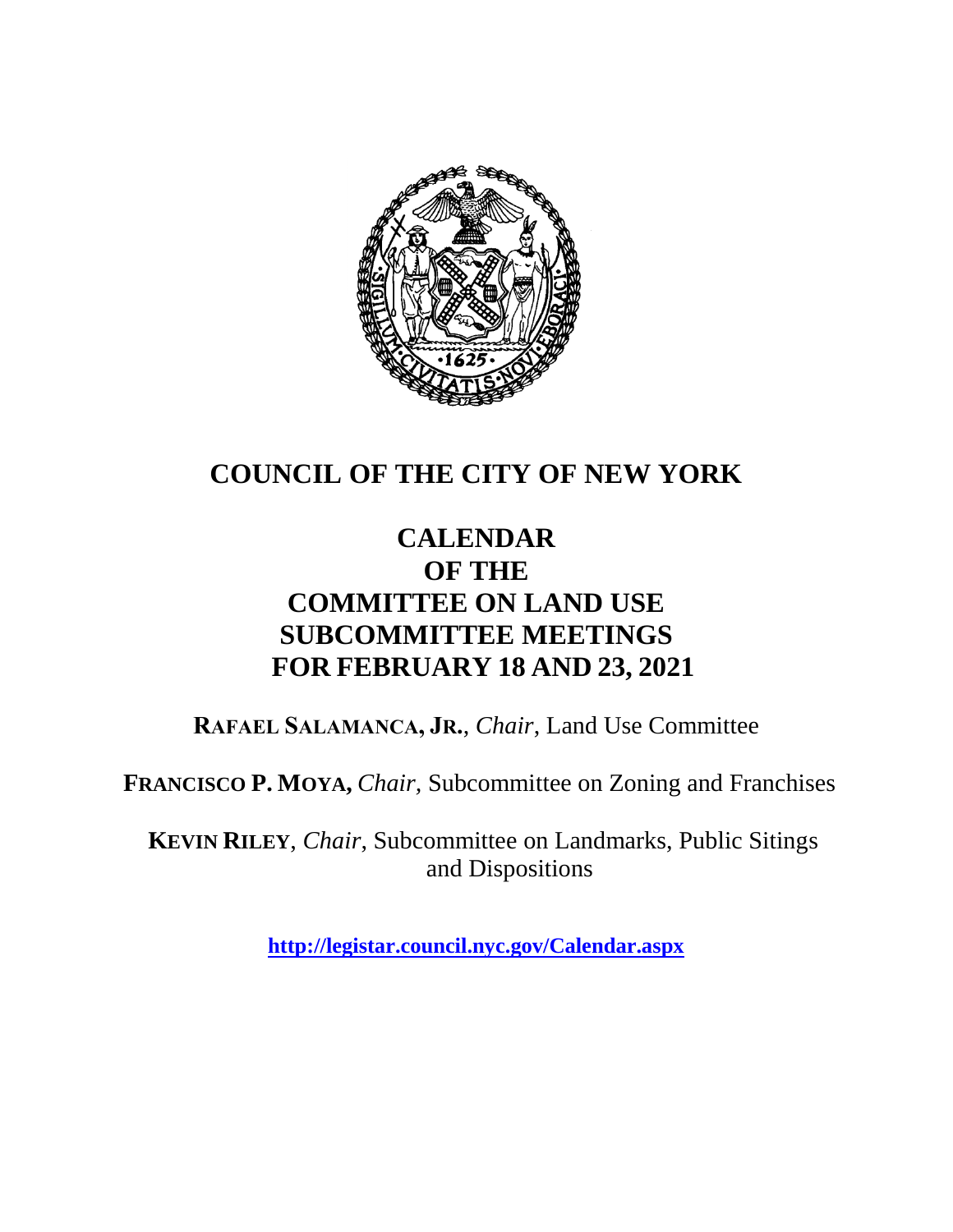**For questions about accessibility or to request additional accommodations please contact [swerts@council.nyc.gov](mailto:swerts@council.nyc.gov) or [nbenjamin@council.nyc.gov](mailto:nbenjamin@council.nyc.gov) or (212) 788-6936 at least three (3) business days before the hearing.**

## **Table of Contents**

### **Item No. Page**

### *Subcommittee on Landmarks, Public Sitings and Dispositions Public Hearing/Meeting Scheduled for 02/18/21 commencing at 2:00 P.M., Remote Hearing*

| 1. Sutter Avenue-East New York Partnership Homes (L.U. No. 730) | 3                  |
|-----------------------------------------------------------------|--------------------|
|                                                                 | $\mathcal{E}$      |
| 3. Everlasting Pine HDFC Ground Lease Amendment (L.U. No. 725)  | $\mathbf{\Lambda}$ |
| 4. Harlem East Harlem URP Extension (Pre. L.U. No. 726)         |                    |

### *Subcommittee on Zoning and Franchises Public Hearing/Meeting Scheduled for 02/23/21 commencing at 9:45 A.M., Remote Hearing*

|                                                              | $5 - 6$ |
|--------------------------------------------------------------|---------|
|                                                              | $6 - 7$ |
|                                                              |         |
|                                                              | $7 - 8$ |
|                                                              | 9       |
| 6. 1620 Cortelyou Road Rezoning (Pre. L.U. Nos. 718 and 719) | 10      |
|                                                              | 11      |
|                                                              | 12      |
| 9. 214-32 Hillside Avenue Rezoning (Pre. L.U. No. 729)       | 13      |

If you are a member of the public who wishes to testify, please register via the New York City Council Home Page at [https://council.nyc.gov/,](https://council.nyc.gov/) where you can also find links to livestream the hearing and recordings of past hearings.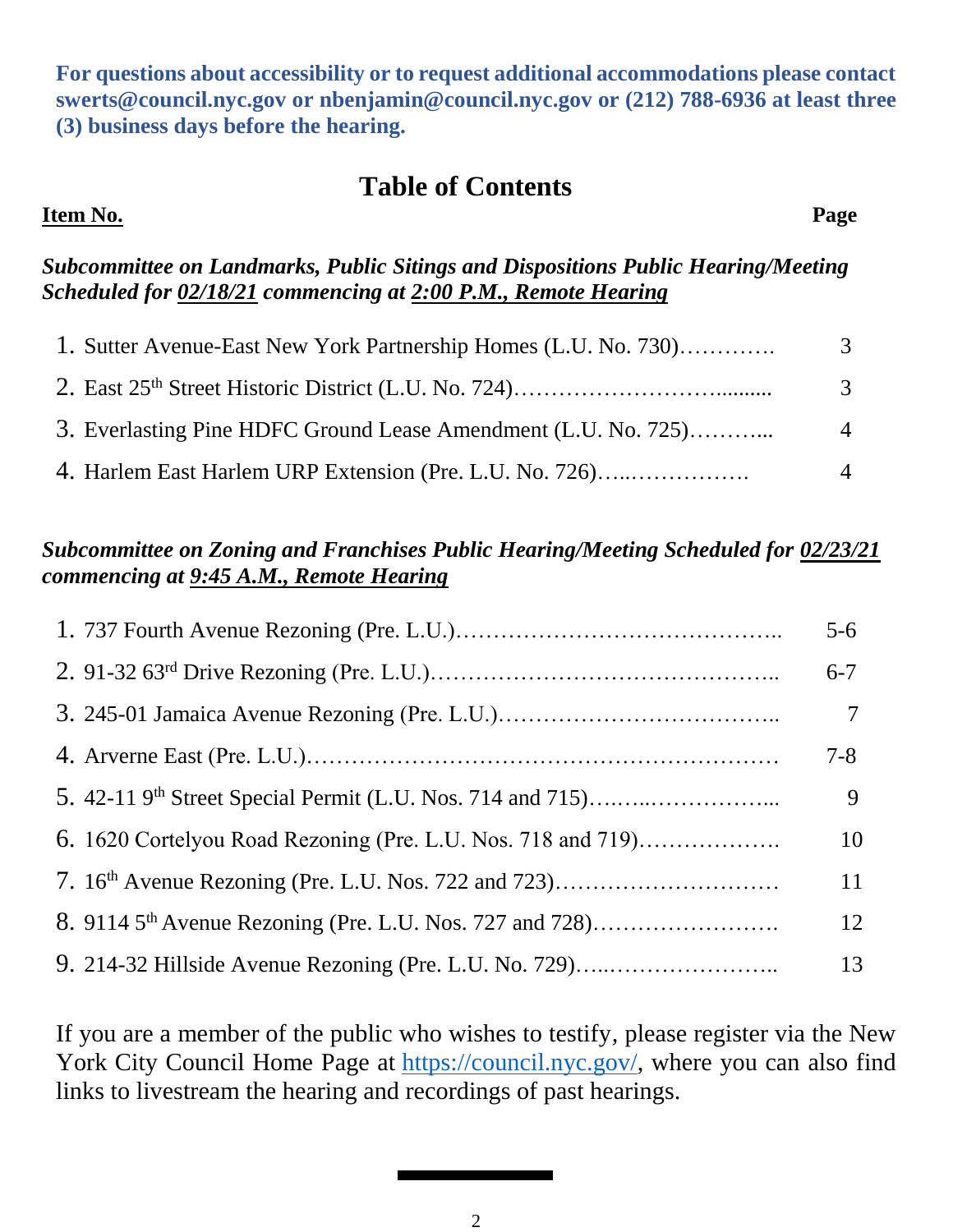### **SUBCOMMITTEE ON LANDMARKS, PUBLIC SITINGS AND DISPOSITIONS**

The Subcommittee on Landmarks, Public Sitings and Dispositions will hold a remote public hearing/meeting on the following matters, commencing at **2:00 P.M. Thursday, February 18, 2021:**

### **L.U. NO. 730**

# **SUTTER AVENUE-EAST NEW YORK PARTNERSHIP HOMES - UDAAP BROOKLYN CB - 5 20215015 HAK**

Application submitted by the New York City Department of Housing Preservation and Development pursuant to Article 16 of the General Municipal Law for approval of an urban development action area project, and waiver of the area designation requirement and the requirements of Sections 197-c and 197-d of the New York City Charter, for property located on Sutter Avenue between Cleveland and Elton Streets (Block 4049, p/o Lot 25), Council District 42.

### **L.U. NO. 724**

*The public hearing on this item was held on February 10, 2021 and closed. It was laid over by the Subcommittee on Landmarks, Public Sitings and Dispositions*

# **EAST 25TH STREET HISTORIC DISTRICT BROOKLYN CB - 17 20215012 HKK (N 210194 HKK)**

The designation by the Landmarks Preservation Commission of the East 25<sup>th</sup> Street Historic District [DL 521, LP-2647], containing the property bounded by a line beginning on the eastern curbline of East 25th Street at a point on a line extending westerly from the northern property line of 315 East 25th Street, and extending easterly along said line and the northern property line of 315 East 25th Street, southerly along the eastern property lines of 315 to 377 East 25th Street, westerly along the southern property line of 377 East 25th Street, across East 25th Street and along the southern property line of 378 East 25th Street, northerly along the western property lines of 378 to 314 East 25th Street, and easterly along the northern property line of 314 East 25th Street and across East 25th Street to the point of beginning, submitted pursuant to Section 3020 of the New York City Charter and Chapter 3 of Title 25 of the Administrative Code of the City of New York.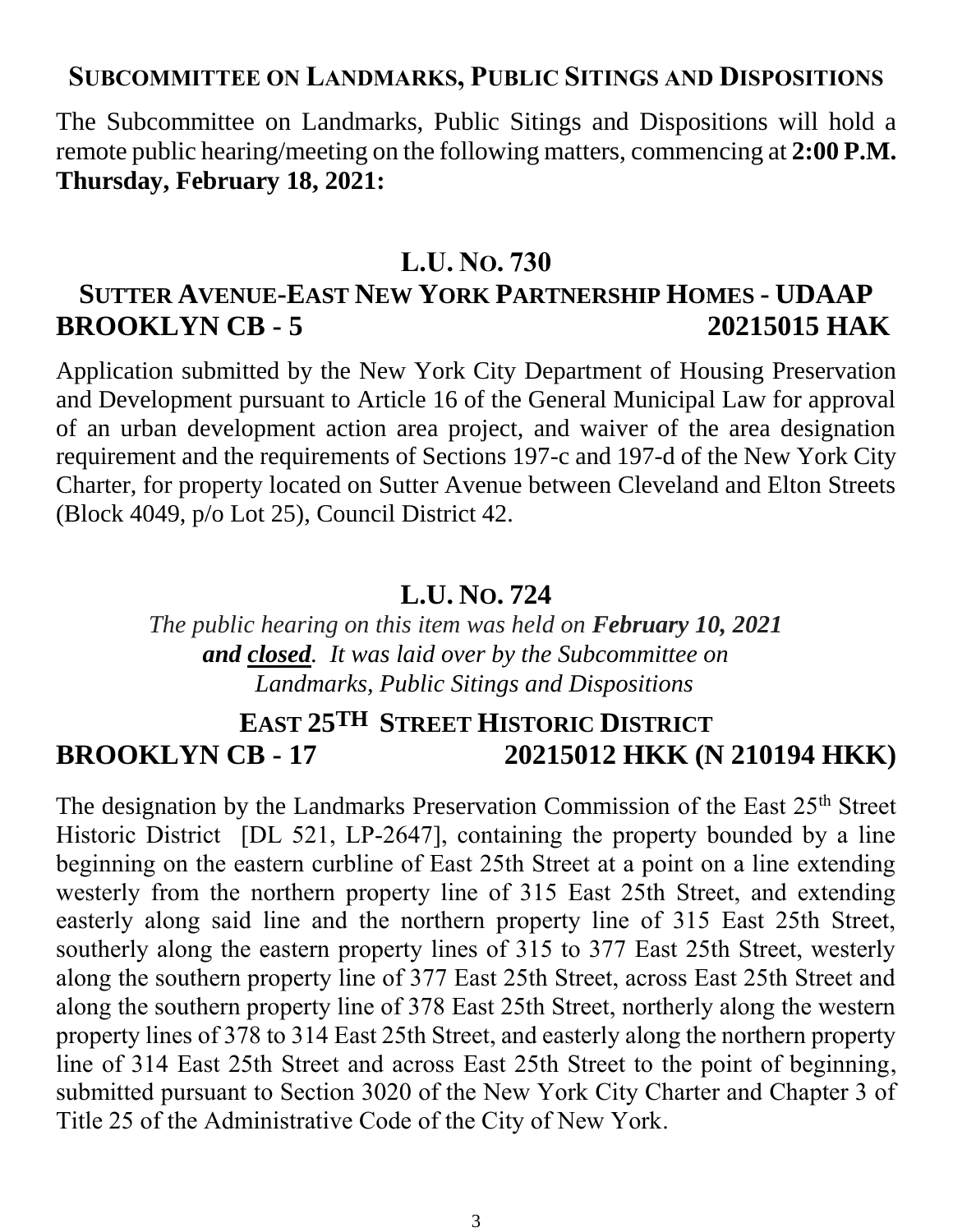## **L.U. NO. 725**

*The public hearing on this item was held on February 10, 2021 and closed. It was laid over by the Subcommittee on Landmarks, Public Sitings and Dispositions*

# **EVERLASTING PINE HDFC GROUND LEASE AMENDMENT MANHATTAN CB - 1 20215014 HAM**

Application submitted by the New York City Department of Housing Preservation and Development, pursuant to Article 16 of the General Municipal Law requesting waiver of the designation requirements of Section 693 of the General Municipal Law, waiver of the requirements of Sections 197-c and 197-d of the Charter, and approval of an Urban Development Action Area Project for property located at 96 Baxter Street (Block 198, p/o Lot 126).

## **PRECONSIDERED L.U. NO. 276**

*The public hearing on this item was held on February 10, 2021 and closed. It was laid over by the Subcommittee on Landmarks, Public Sitings and Dispositions*

# **HARLEM EAST HARLEM URP EXTENSION MANHATTAN CBs - 10 and 11 C 210067 HUM**

Application submitted by the Department of Housing Preservation and Development (HPD) pursuant to Section 505 of Article 15 of the General Municipal (Urban Renewal) Law of New York State and Section 197-c of the New York City Charter, for the sixteenth amendment to the Harlem East Harlem Urban Renewal Plan for the Harlem East Harlem Urban Renewal Area.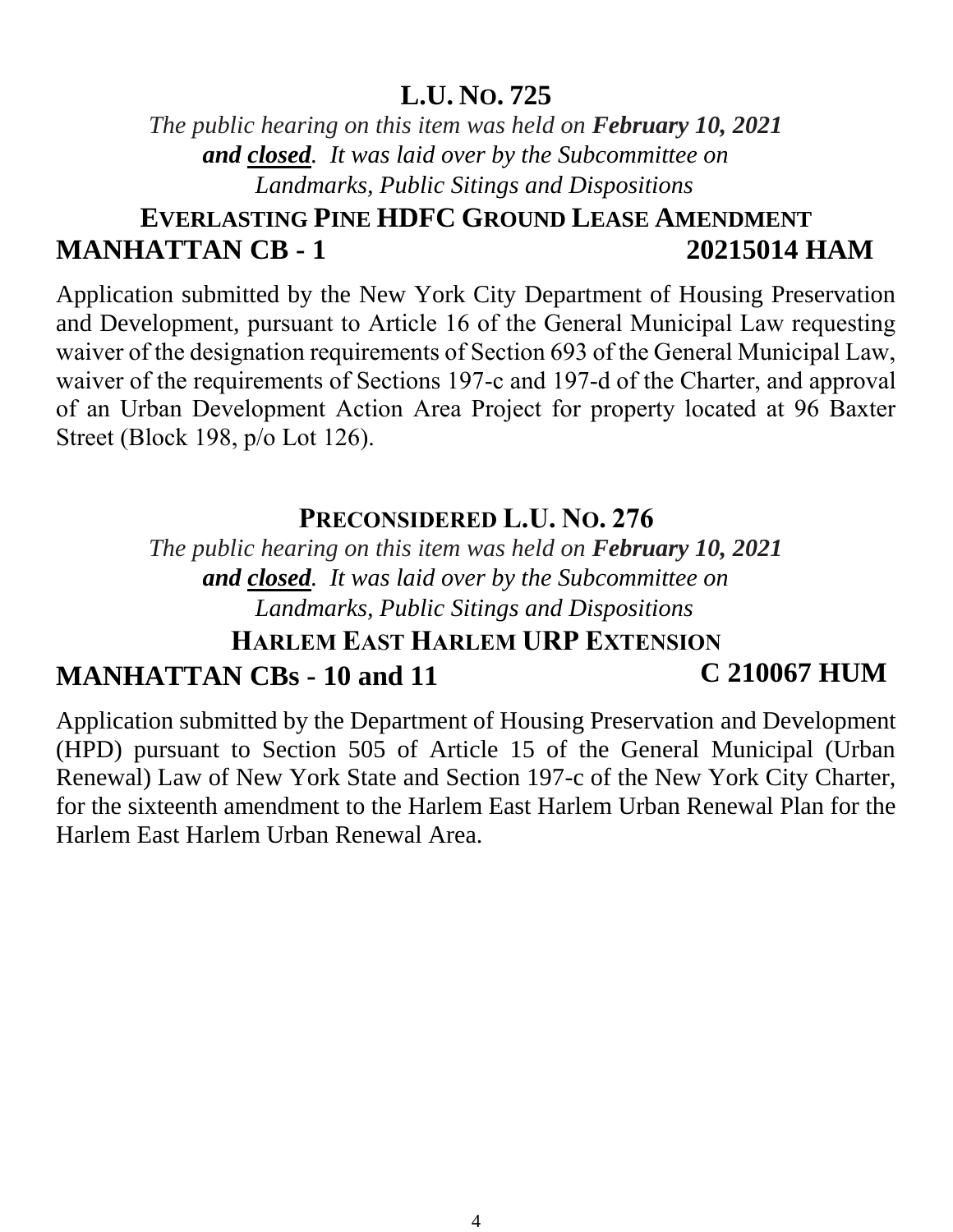# **SUBCOMMITTEE ON ZONING AND FRANCHISES**

The Subcommittee on Zoning and Franchises will hold a remote public hearing/meeting on the following matters, commencing at **9:45 A.M., Tuesday, February 23, 2021:**

# **PRECONSIDERED L.U.S ARE RELATED**

# **PRECONSIDERED L.U. 737 FOURTH AVENUE REZONING**

# **BROOKLYN CB - 7 C 200029 ZMK**

Application submitted by 737 Fourth Avenue, LLC, pursuant to Sections 197-c and 201 of the New York City Charter for an amendment of the Zoning Map, Section No. 16d:

- 1. changing from an M1-1D District to an R8A District property bounded by  $24<sup>th</sup>$  Street, a line 100 feet southeasterly of 4th Avenue,  $25<sup>th</sup>$  Street, and  $4<sup>th</sup>$ Avenue;
- 2. establishing within the proposed R8A District a C2-4 District bounded by  $24<sup>th</sup>$ Street, a line 100 feet southeasterly of 4th Avenue, 25<sup>th</sup> Street, and 4<sup>th</sup> Avenue;
- 3. establishing a Special Enhanced Commercial District (EC-1) bounded by 24th Street, a line 100 feet southeasterly of 4th Avenue, 25<sup>th</sup> Street, and 4<sup>th</sup> Avenue;

as shown on a diagram (for illustrative purposes only) dated September 14, 2020, and subject to the conditions of CEQR Declaration E-575.

## **PRECONSIDERED L.U. 737 FOURTH AVENUE REZONING BROOKLYN CB - 7** N 200030 ZRK

Application submitted by 737 Fourth Avenue, LLC, pursuant to Section 201 of the New York City Charter, for an amendment of the Zoning Resolution of the City of New York, extending the boundary of Special Enhanced Commercial District 1 in Article XIII, Chapter 2 (Special Enhanced Commercial District), and modifying APPENDIX F for the purpose of establishing a Mandatory Inclusionary Housing area.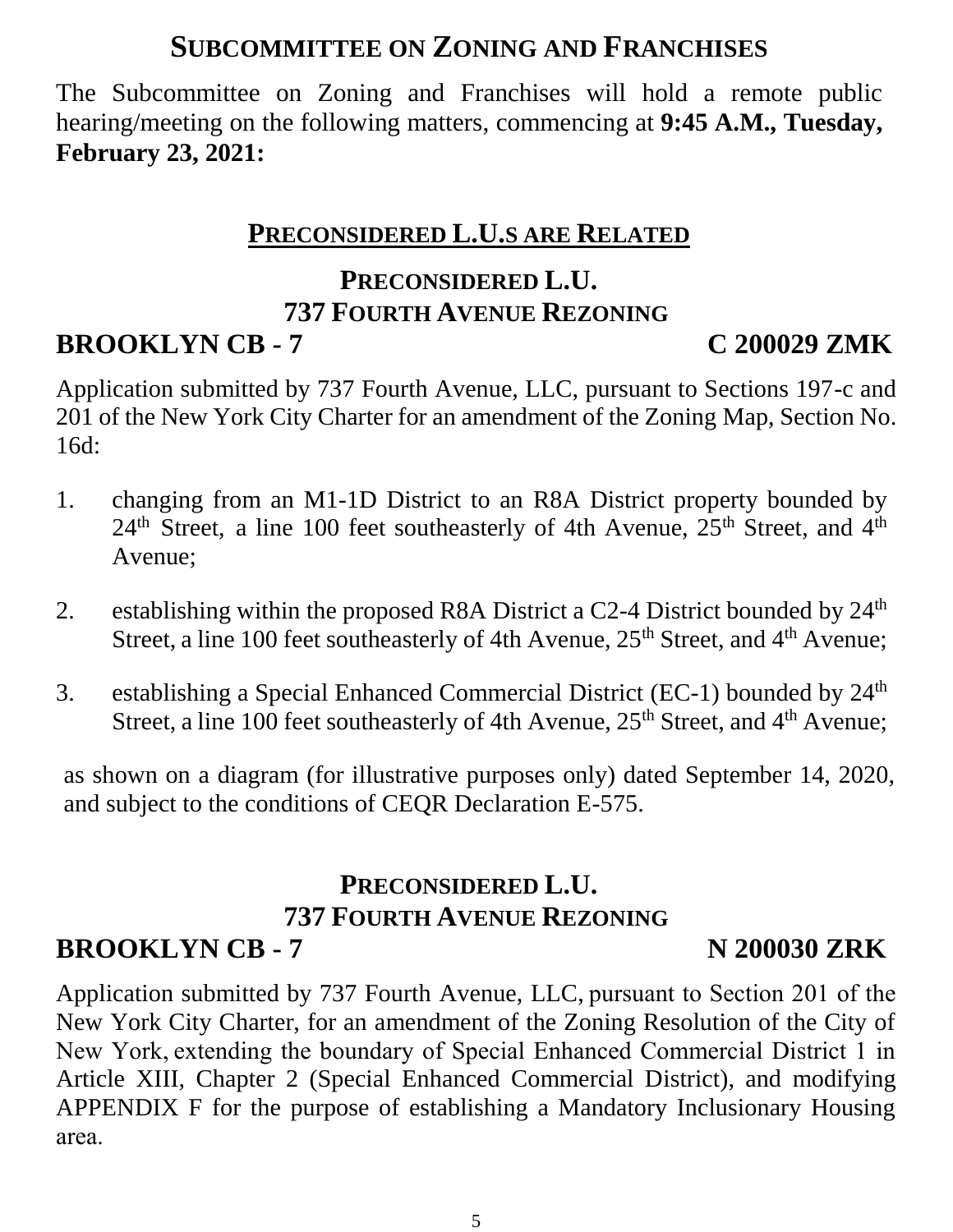## **PRECONSIDERED L.U.S ARE RELATED**

# **PRECONSIDERED L.U. 91-32 63RD DRIVE REZONING**

# **QUEENS CB - 6 C 200178 ZMQ**

Application submitted by 63-68 RWKOP, LLC, pursuant to Sections 197-c and 201 of the New York City Charter for an amendment of the Zoning Map, Section No. 14a:

- 1. eliminating from within an existing R4 District a C2-2 District bounded by Austin Street, a line 100 feet southeasterly of 63rd Drive, the northerly boundary line of the Long Island Railroad Main Line Right-of-Way, and 63rd Drive;
- 2. changing from an R4 District to an R7A District property bounded by Austin Street, a line 100 feet southeasterly of 63rd Drive, the northerly boundary line of the Long Island Railroad Main Line Right-of-Way, and 63rd Drive;
- 3. establishing within the proposed R7A District a C2-3 District bounded by Austin Street, a line 100 feet southeasterly of 63rd Drive, the northerly boundary line of the Long Island Railroad Main Line Right-of-Way, and 63rd Drive;

as shown on a diagram (for illustrative purposes only) dated October 5, 2020, and subject to the conditions of CEQR Declaration E-568.

# **PRECONSIDERED L.U. 91-32 63RD DRIVE REZONING**

# **QUEENS CB - 6 N 200179 ZRQ**

Application submitted by 63-68 RWKOP, LLC, pursuant to Section 201 of the New York City Charter, for an amendment of the Zoning Resolution of the City of New York, modifying APPENDIX F for the purpose of establishing a Mandatory Inclusionary Housing area.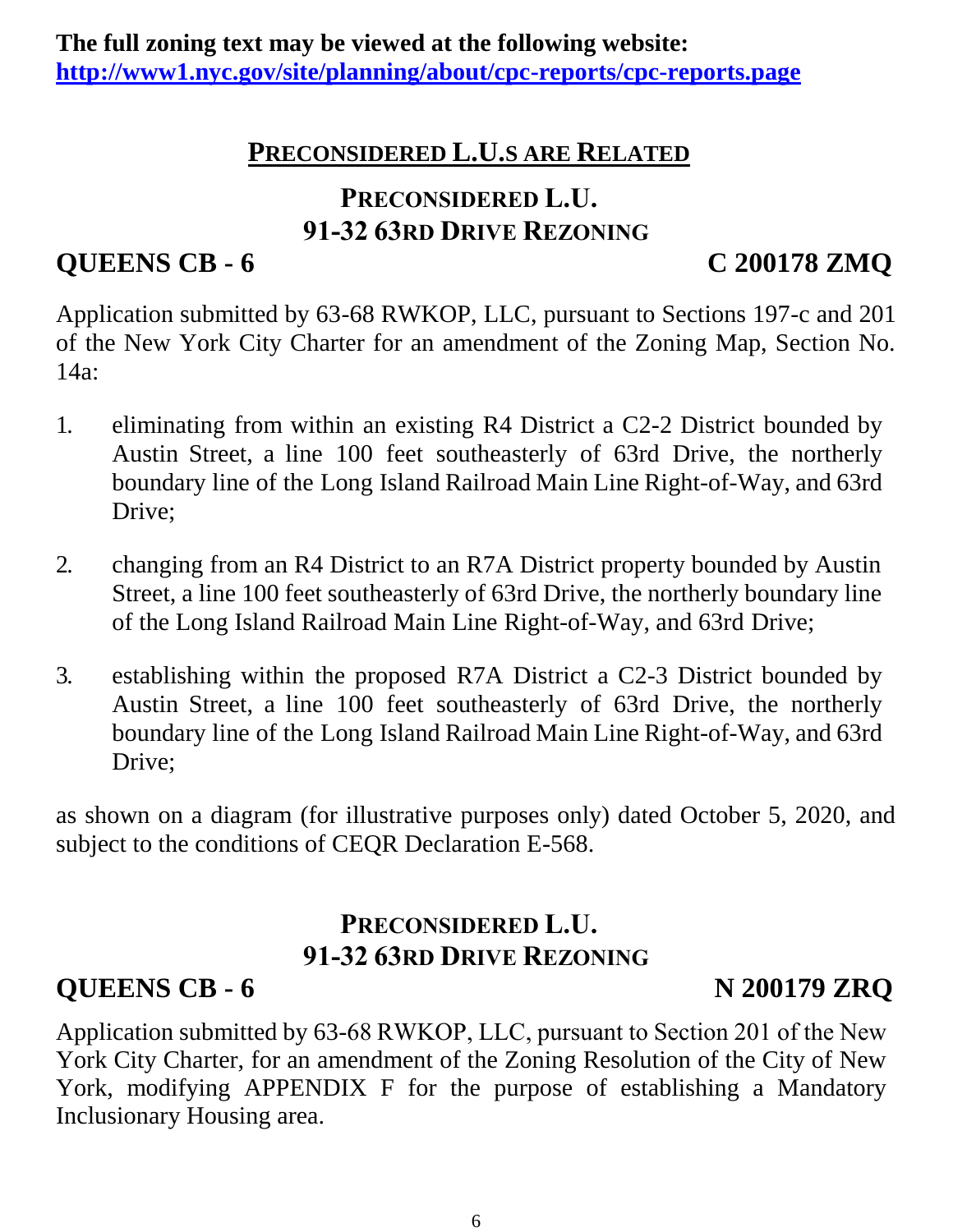## **PRECONSIDERED L.U. 245-01 JAMAICA AVENUE REZONING QUEENS CB - 13 C 200252 ZMQ**

Application submitted by Marino Plaza 63-12, LLC, pursuant to Sections 197-c and 201 of the New York City Charter for an amendment of the Zoning Map, Section No. 15c:

- 1. eliminating from within an existing R4 District a C1-3 District bounded by a line 80 feet northwesterly of Jericho Turnpike, 246th Street, Jericho Turnpike, and 245th Street; and
- 2. establishing within an existing R4 District a C2-3 District bounded by a line 80 feet northwesterly of Jericho Turnpike, 246th Street, Jericho Turnpike, and 245th Street;

as shown on a diagram (for illustrative purposes only) dated October 5, 2020.

## **PRECONSIDERED L.U.S ARE RELATED**

## **PRECONSIDERED L.U. ARVERNE EAST**

# **OUEENS CB - 14** N 210069 HNQ

Application submitted by the Department of Housing Preservation and Development (HPD)

- 1. pursuant to Article 16 of the General Municipal Law of New York State for:
	- a. the designation of 40 parcels within the Arverne Urban Renewal Area generally bounded as an Urban Development Action Area; and
	- b. Urban Development Action Area Project for such area:

to facilitate a natural area preserve and residential, commercial and community facility space in the Arverne Urban Renewal Area**.**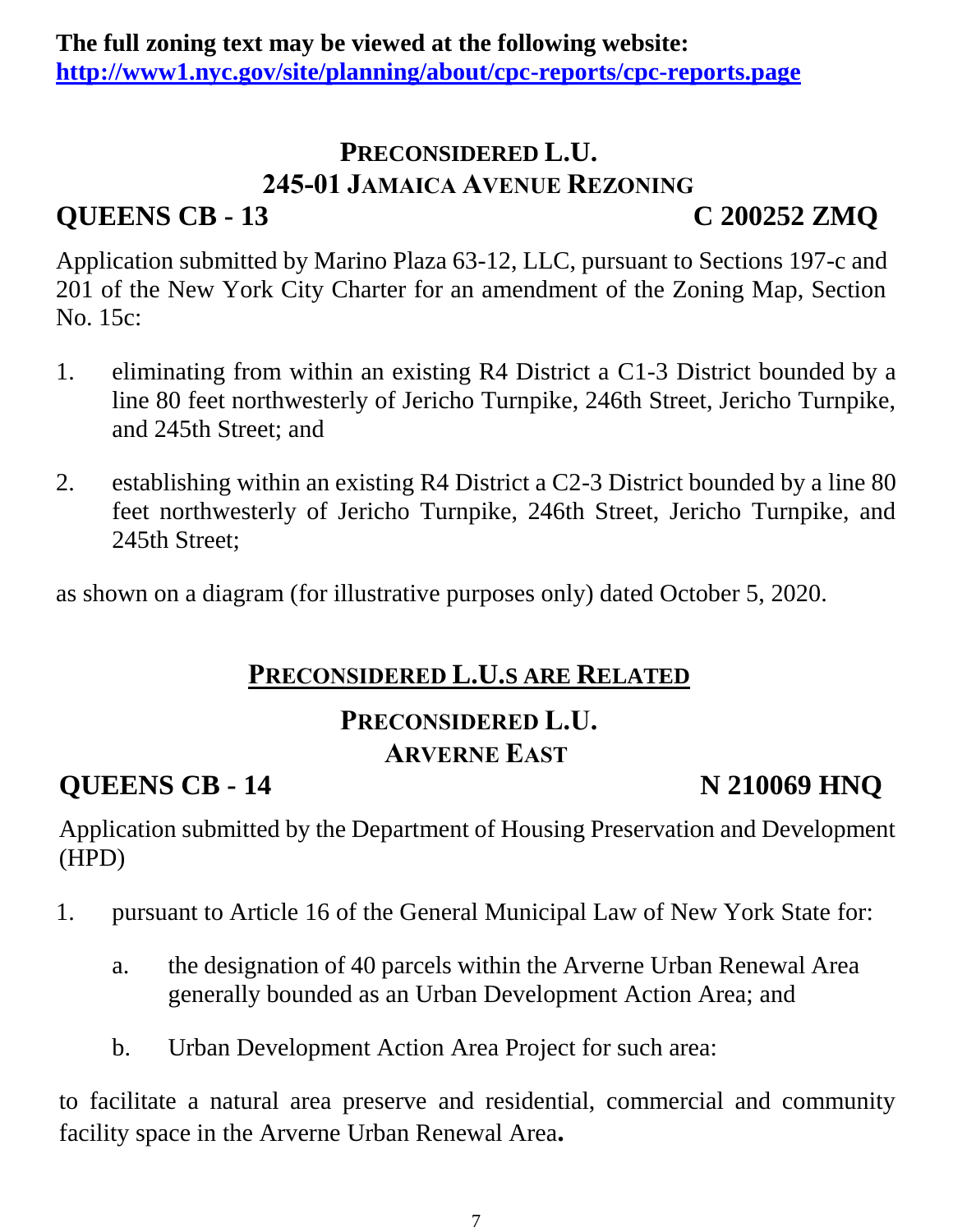# **PRECONSIDERED L.U. ARVERNE EAST**

# **QUEENS CB - 14 C 210070 ZMQ**

Application submitted by the Department of Housing Preservation and Development (HPD), pursuant to Sections 197-c and 201 of the New York City Charter for an amendment to the Zoning Map, Section No. 31a:

- 1. changing from a C4-4 District to an M1-4/R6 District property bounded by a line 120 feet westerly of Beach 35th Street, a line perpendicular to the westerly street line of Beach 35th Street distant 370 feet northerly (as measured along the street line) from the point of intersection of the northerly street line of Ocean Front Road and the westerly street line of Beach 35th Street, Beach 35th Street, and Ocean Front Road; and
- 2. establishing a Special Mixed Use District (MX-21) bounded by a line 120 feet westerly of Beach 35th Street, a line perpendicular to the westerly street line of Beach 35th Street distant 370 feet northerly (as measured along the street line) from the point of intersection of the northerly street line of Ocean Front Road and the westerly street line of Beach 35th Street, Beach 35th Street, and Ocean Front Road;

as shown on a diagram (for illustrative purposes only) dated September 14, 2020.

# **PRECONSIDERED L.U. ARVERNE EAST**

# **QUEENS CB - 14 N 210071 ZRQ**

Application submitted by the Department of Housing Preservation and Development (HPD) pursuant to Section 201 of the New York City Charter, for an amendment to the Zoning Resolution of the City of New York to amend Article XII, Chapter 3 (Special Mixed Use District) to establish Special Mixed Use District 21.

**The full zoning text may be viewed at the following website: <http://www1.nyc.gov/site/planning/about/cpc-reports/cpc-reports.page>**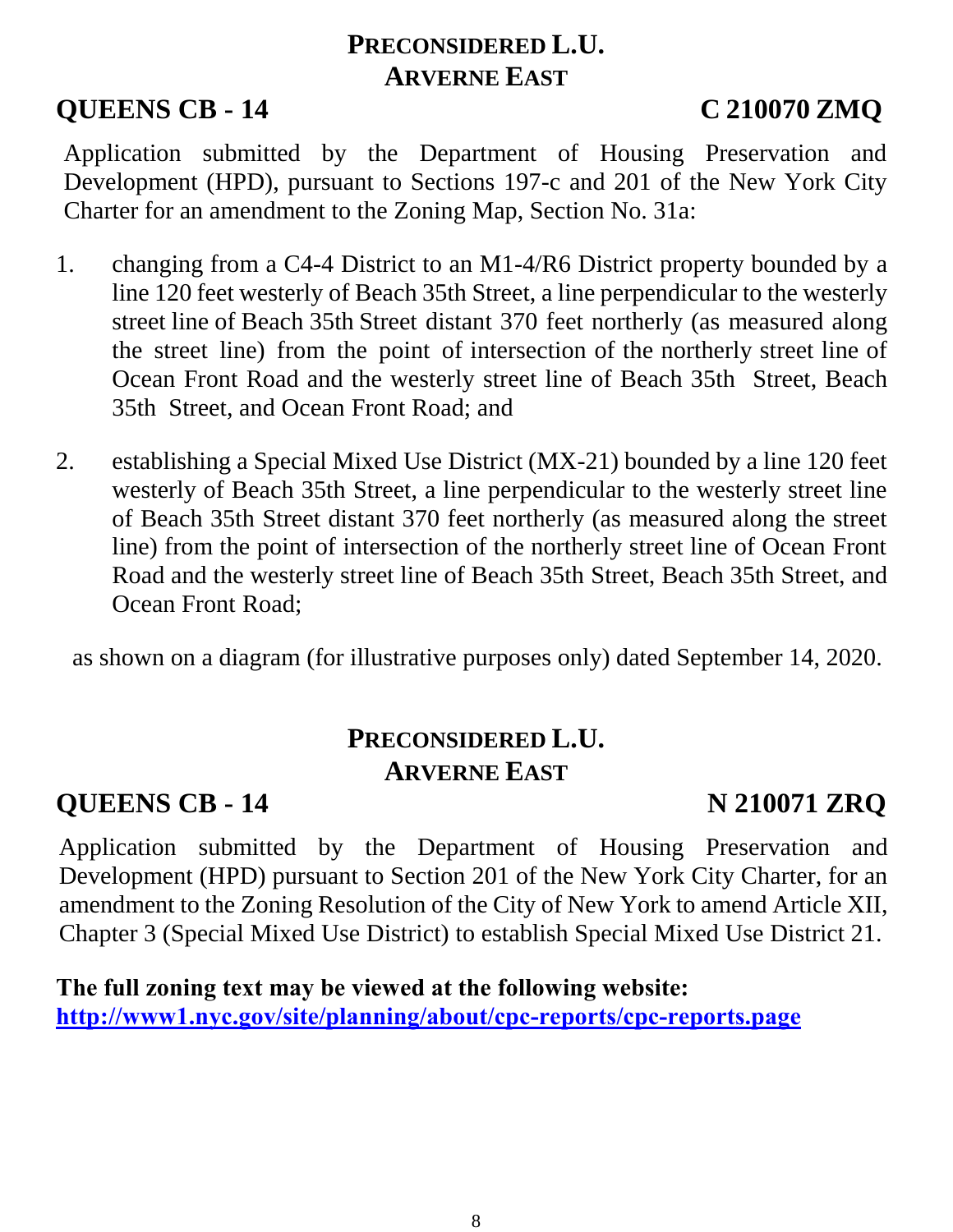## **L.U. NOS. 714 AND 715 ARE RELATED**

## **L.U. NO. 714**

*The public hearing on this item was held on January 26, 2021 and closed. It was laid over by the Subcommittee on Zoning and Franchises*

## **42-11 9 TH STREET SPECIAL PERMIT**

# **QUEENS CB - 2 C 200303 ZSQ**

Application submitted by RXR 42-11 9<sup>th</sup> Holdings, LLC, pursuant to Sections 197c and 201 of the New York City Charter for the grant of a special permit pursuant to Section 74-96\* (Industrial Business Incentive Areas) of the Zoning Resolution to allow an increase in the maximum permitted floor area ratio in accordance with Section 74-963 (Permitted floor area increase) and, in conjunction therewith, to modify the quantity and size of the loading requirements of Section 44-50, in connection with a proposed twenty-story commercial building within an Industrial Business Incentive Area specified on the maps in Section 74-968 (Maps of Industrial Business Incentive Areas), on property located at 42-11 9<sup>th</sup> Street (Block 461, Lot 16), in an M1-4 District, Borough of Queens, Community District 2.

\*Note: Section 74-96 is proposed to be changed under a concurrent related application (N 200304 ZRQ) for a zoning text change.

# **L.U. NO. 715**

*The public hearing on this item was held on January 26, 2021 and closed. It was laid over by the Subcommittee on Zoning and Franchises*

## **42-11 9 TH STREET SPECIAL PERMIT**

# **QUEENS CB - 2 N 200304 ZRQ**

Application submitted by RXR  $42-11$  9<sup>th</sup> Holdings, LLC, pursuant to Section 201 of the New York City Charter, for an amendment of the Zoning Resolution of the City of New York, adding an Industrial Business Incentive Area to Article VII, Chapter 4 (Special Permits by the City Planning Commission) and updates to Section 74-76 (Modifications of Use, Bulk, Parking and Loading Regulations in Industrial Business Incentive Areas), Borough of Queens, Community District 2.

**The full zoning text may be viewed at the following website: <http://www1.nyc.gov/site/planning/about/cpc-reports/cpc-reports.page>**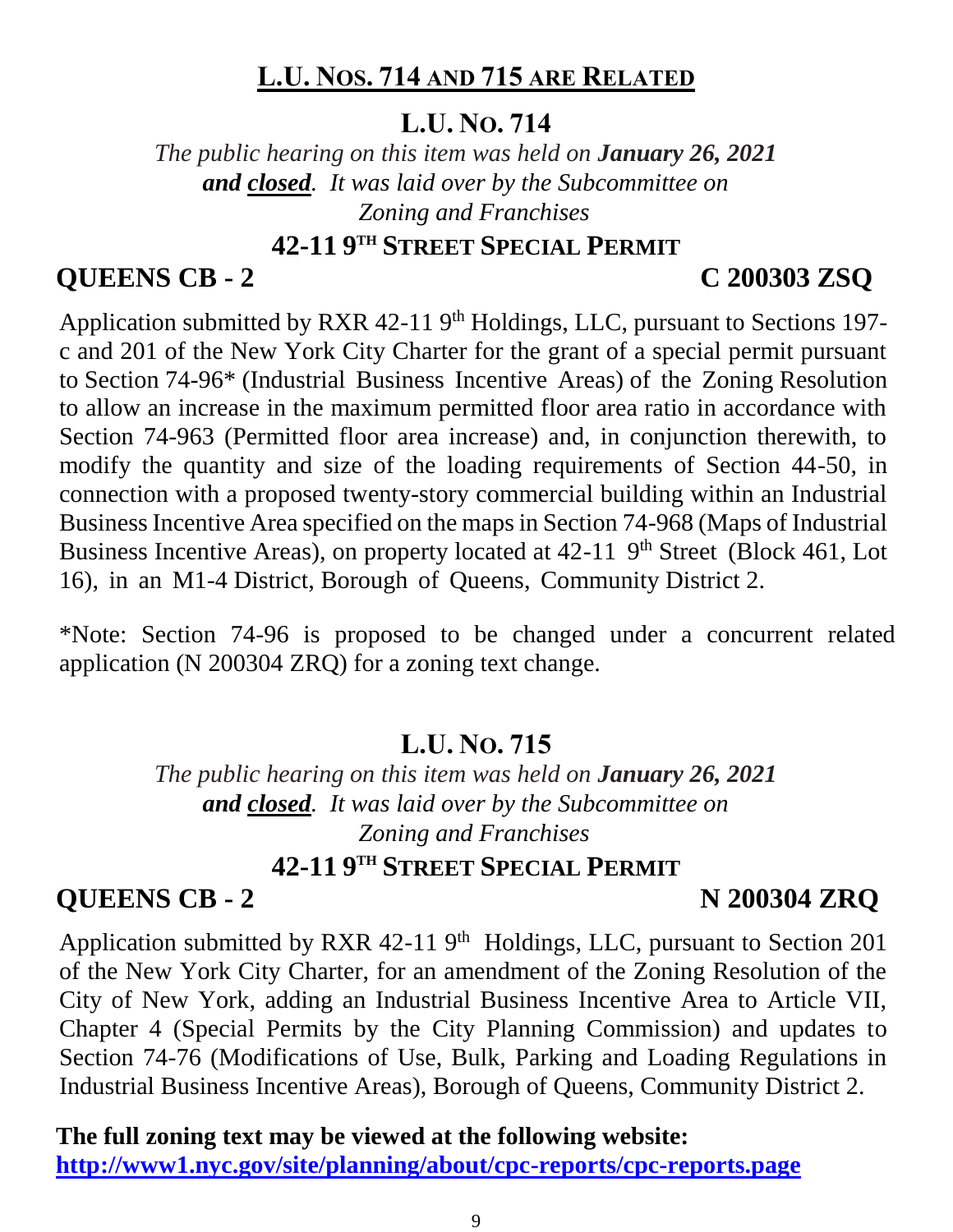## **PRECONSIDERED L.U. NOS. 718 AND 719 ARE RELATED**

**PRECONSIDERED L.U. NO. 718**

*The public hearing on this item was held on January 26, 2021 and closed. It was laid over by the Subcommittee on Zoning and Franchises*

### **1620 CORTELYOU ROAD REZONING**

# **BROOKLYN CB - 14 C 180496 ZMK**

Application submitted by 1600/20 Realty Corp., pursuant to Sections 197-c and 201 of the New York City Charter for an amendment of the Zoning Map, Section No. 22c, by changing from an existing R6A District to an R7D District property bounded by Cortelyou Road, East 17<sup>th</sup> Street, a line 100 feet southeasterly of Cortelyou Road, and East 16<sup>th</sup> Street, as shown on a diagram (for illustrative purposes only) dated March 2, 2020, and subject to the conditions of CEQR Declaration E-564.

## **PRECONSIDERED L.U. NO. 719**

*The public hearing on this item was held on January 26, 2021 and closed. It was laid over by the Subcommittee on Zoning and Franchises*

# **1620 CORTELYOU ROAD REZONING BROOKLYN CB - 14 N 180497 ZRK**

Application submitted by 1600/20 Realty Corp., pursuant to Section 201 of the New York City Charter, for an amendment of the Zoning Resolution of the City of New York, modifying APPENDIX F for the purpose of establishing a Mandatory Inclusionary Housing area.

**The full zoning text may be viewed at the following website: <http://www1.nyc.gov/site/planning/about/cpc-reports/cpc-reports.page>**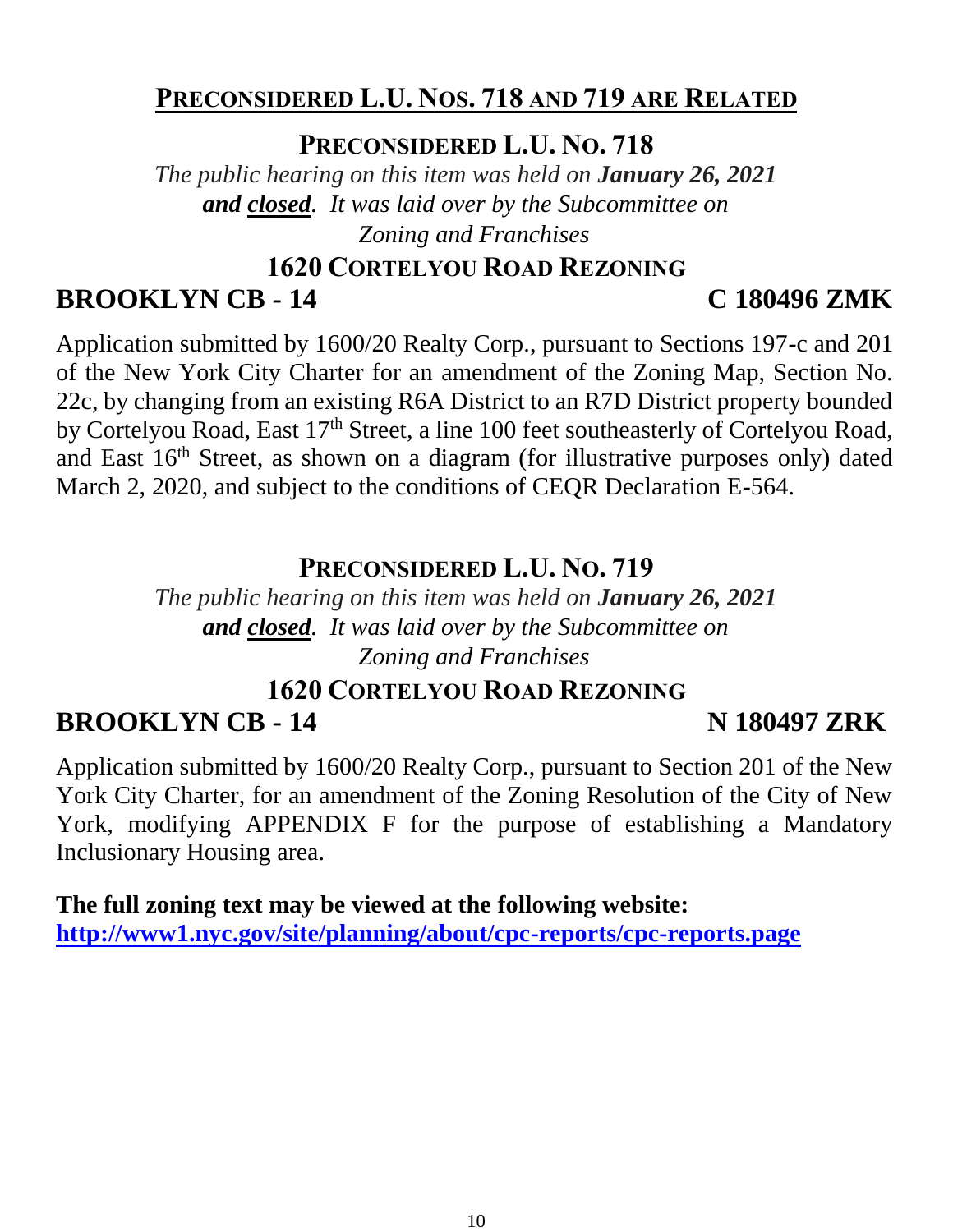## **PRECONSIDERED L.U. NOS. 722 AND 723 ARE RELATED**

**PRECONSIDERED L.U. NO. 722**

*The public hearing on this item was held on January 26, 2021 and closed. It was laid over by the Subcommittee on Zoning and Franchises*

# **16TH AVENUE REZONING**

# **BROOKLYN CB - 12 C 200062 ZMK**

Application submitted by Borough Park Realty, LLC, pursuant to Sections 197-c and 201 of the New York City Charter for an amendment of the Zoning Map, Section No. 22d:

- 1. eliminating from within an existing R5 District a C2-2 District bounded by 58<sup>th</sup> Street, 16<sup>th</sup> Avenue, 59<sup>th</sup> Street and a line 150 feet northwesterly of 16<sup>th</sup> Avenue; and
- 2. changing from an existing R5 District a C4-4A District property bounded by 58<sup>th</sup> Street, 16<sup>th</sup> Avenue, 59<sup>th</sup> Street and a line 100 feet northwesterly of 16<sup>th</sup> Avenue;

as shown on a diagram (for illustrative purposes only) dated February 18, 2020, and subject to the conditions of CEQR Declaration E-565.

## **PRECONSIDERED L.U. NO. 723**

*The public hearing on this item was held on January 26, 2021 and closed. It was laid over by the Subcommittee on Zoning and Franchises*

## **16TH AVENUE REZONING**

# **BROOKLYN CB - 12 N 200063 ZRK**

Application submitted by Borough Park Realty, LLC, pursuant to Section 201 of the New York City Charter, for an amendment of the Zoning Resolution of the City of New York, modifying APPENDIX F for the purpose of establishing a Mandatory Inclusionary Housing area.

**The full zoning text may be viewed at the following website: <http://www1.nyc.gov/site/planning/about/cpc-reports/cpc-reports.page>**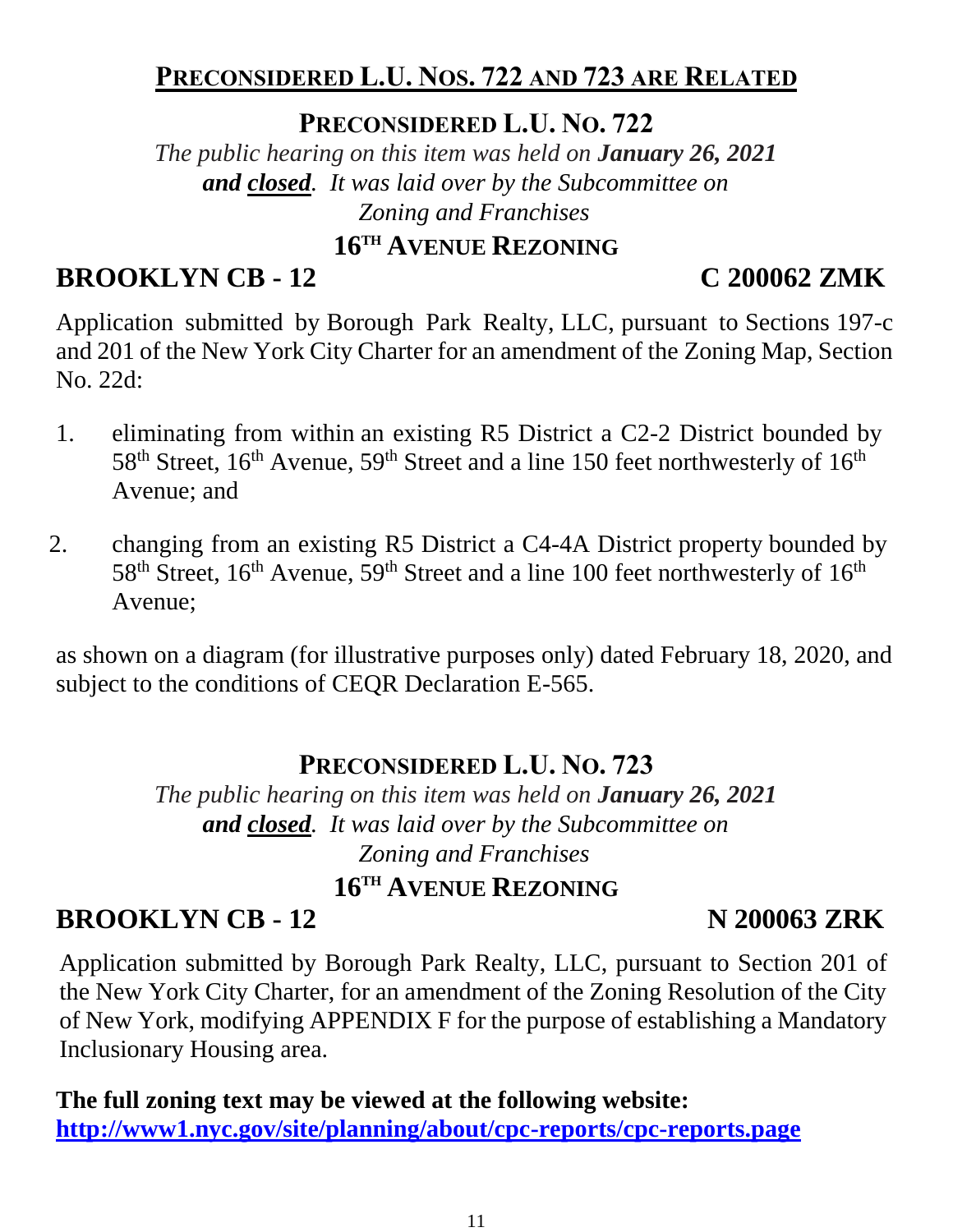## **PRECONSIDERED L.U. NOS. 727 AND 728 ARE RELATED**

**PRECONSIDERED L.U. NO. 727**

*The public hearing on this item was held on February 9, 2021 and closed. It was laid over by the Subcommittee on Zoning and Franchises*

## **9114 5TH AVENUE REZONING**

# **BROOKLYN CB - 10 C 190447 ZMK**

Application submitted by Bayride Realty, LLC, pursuant to Sections 197-c and 201 of the New York City Charter for an amendment of the Zoning Map, Section No. 22b:

- 1. changing from an existing C8-2 District to an R7A District property bounded by a line 85 feet southwesterly of 91st Street, 5th Avenue, 92nd Street, a line 185 feet northwesterly of  $5<sup>th</sup>$  Avenue, a line 75 feet northeasterly of  $92<sup>nd</sup>$  Street, and a line 125 feet northwesterly of  $5<sup>th</sup>$  Avenue; and
- 2. establishing within a proposed R7A District a C2-4 District bounded by a line 85 feet southwesterly of 91<sup>st</sup> Street, 5<sup>th</sup> Avenue, 92<sup>nd</sup> Street, a line 185 feet northwesterly of 5<sup>th</sup> Avenue, a line 75 feet northeasterly of 92<sup>nd</sup> Street, and a line 125 feet northwesterly of  $5<sup>th</sup>$  Avenue;

as shown on a diagram (for illustrative purposes only) dated September 14, 2020, and subject to the conditions of CEQR Declaration E-577.

## **PRECONSIDERED L.U. NO. 728**

*The public hearing on this item was held on February 9, 2021 and closed. It was laid over by the Subcommittee on Zoning and Franchises* **9114 5TH AVENUE REZONING**

**BROOKLYN CB - 10 N 190448 ZRK**

Application submitted by Bayride Realty, LLC, pursuant to Section 201 of the New York City Charter, for an amendment of the Zoning Resolution of the City of New York, modifying APPENDIX F for the purpose of establishing a Mandatory Inclusionary Housing area.

## **The full zoning text may be viewed at the following website: <http://www1.nyc.gov/site/planning/about/cpc-reports/cpc-reports.page>**